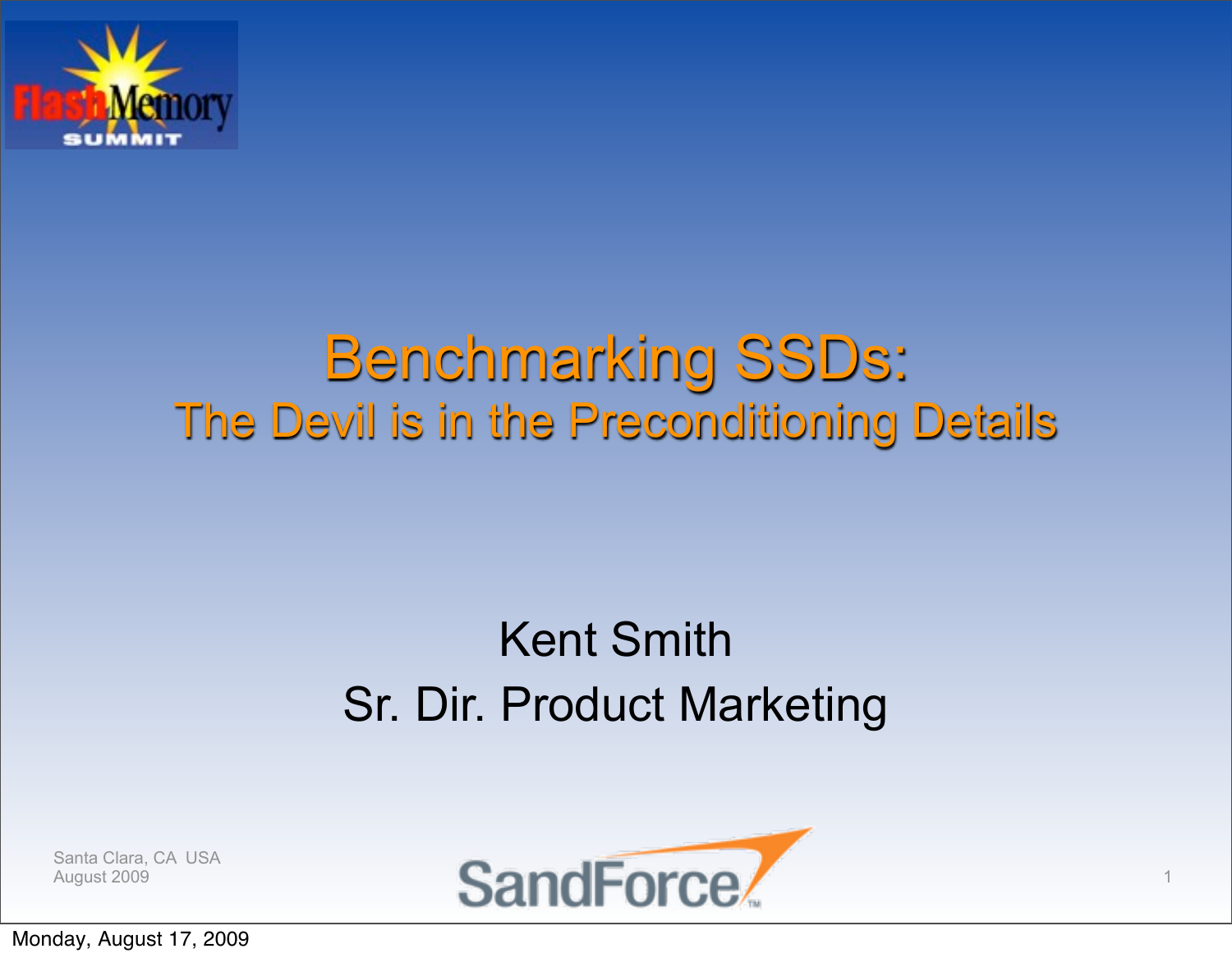

- **Preconditioning Explained**
- **System Setup Considerations**
- Recycling (or Garbage Collection)
- **"Time Zero" or Out-of-Box Drive State**
- Sequential and Random Preconditioning
- Past Writes Affect Future Performance
- **Example 2** Conditioning Crossover
- **Summary**

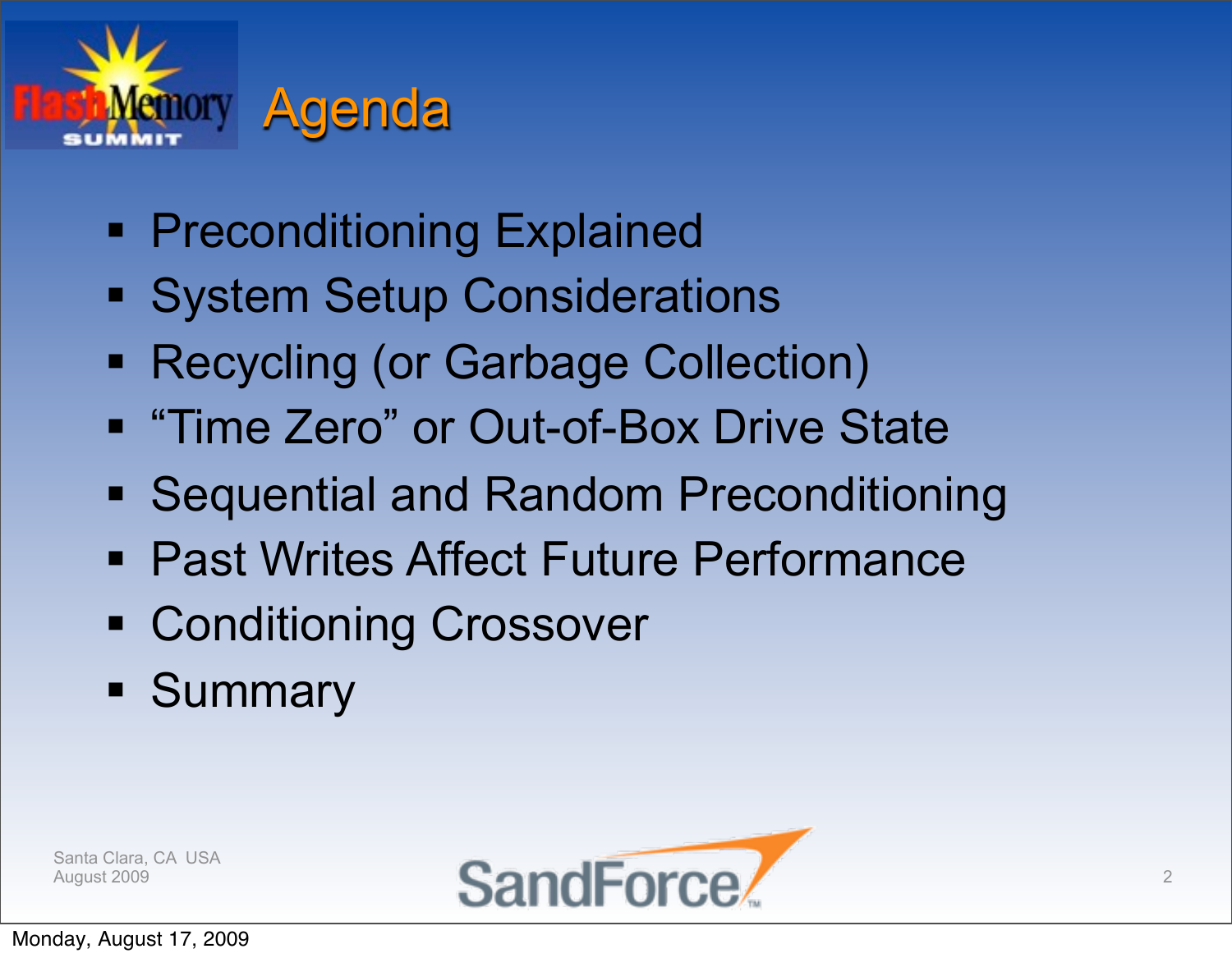

# What is Not Addressed Here

- **Specific benchmark applications and settings**
- **Actual benchmark results**
- **Specific system setup steps**

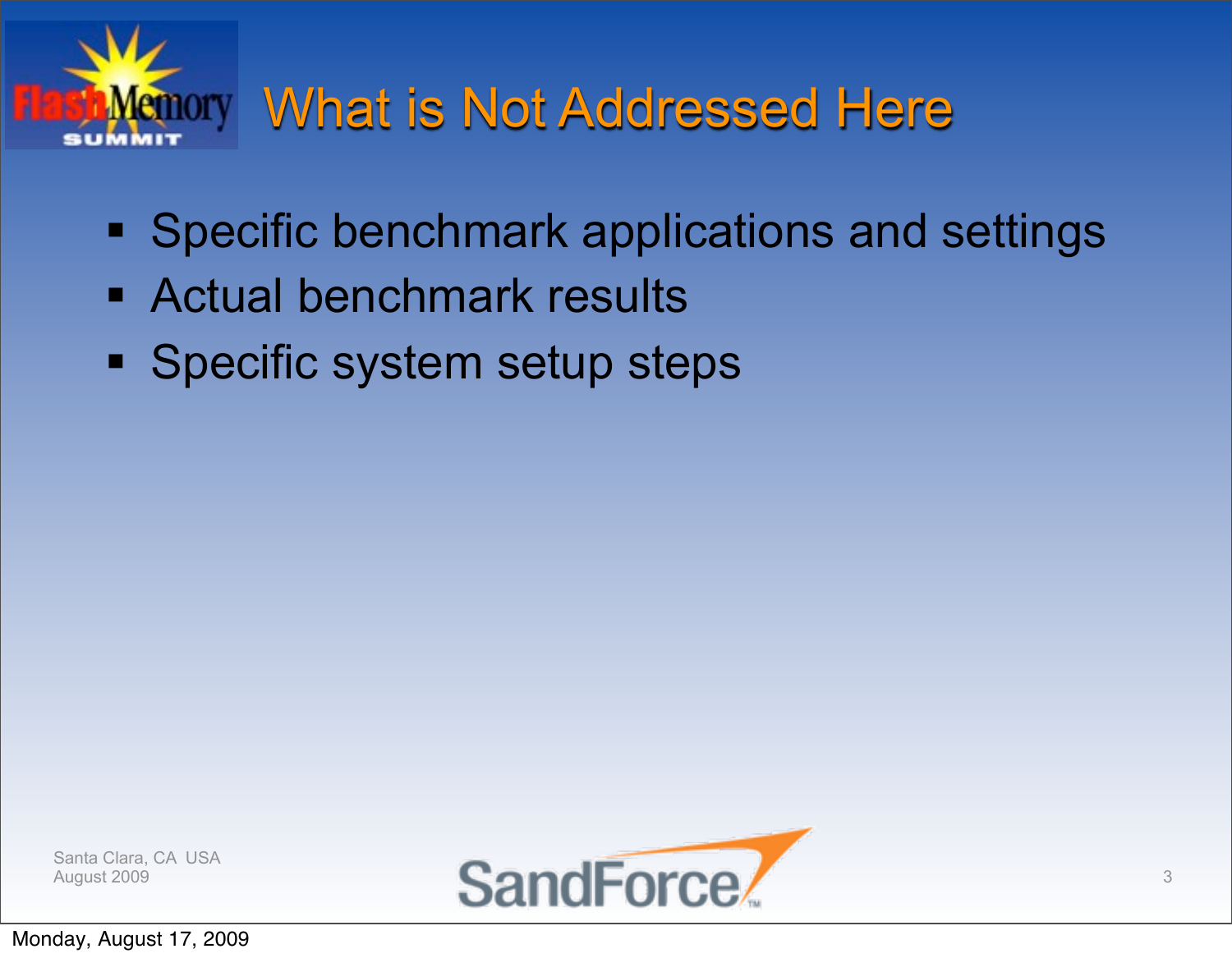

## Preconditioning Explained

- **HDD and SSD performance is affected by** how data is transferred, e.g., sequential vs. random
- Unlike HDDs, the performance of an SSD is also dependent upon what has already been written to it
- **Pre-conditioning an SSD assures** repeatability and applicability of the test results

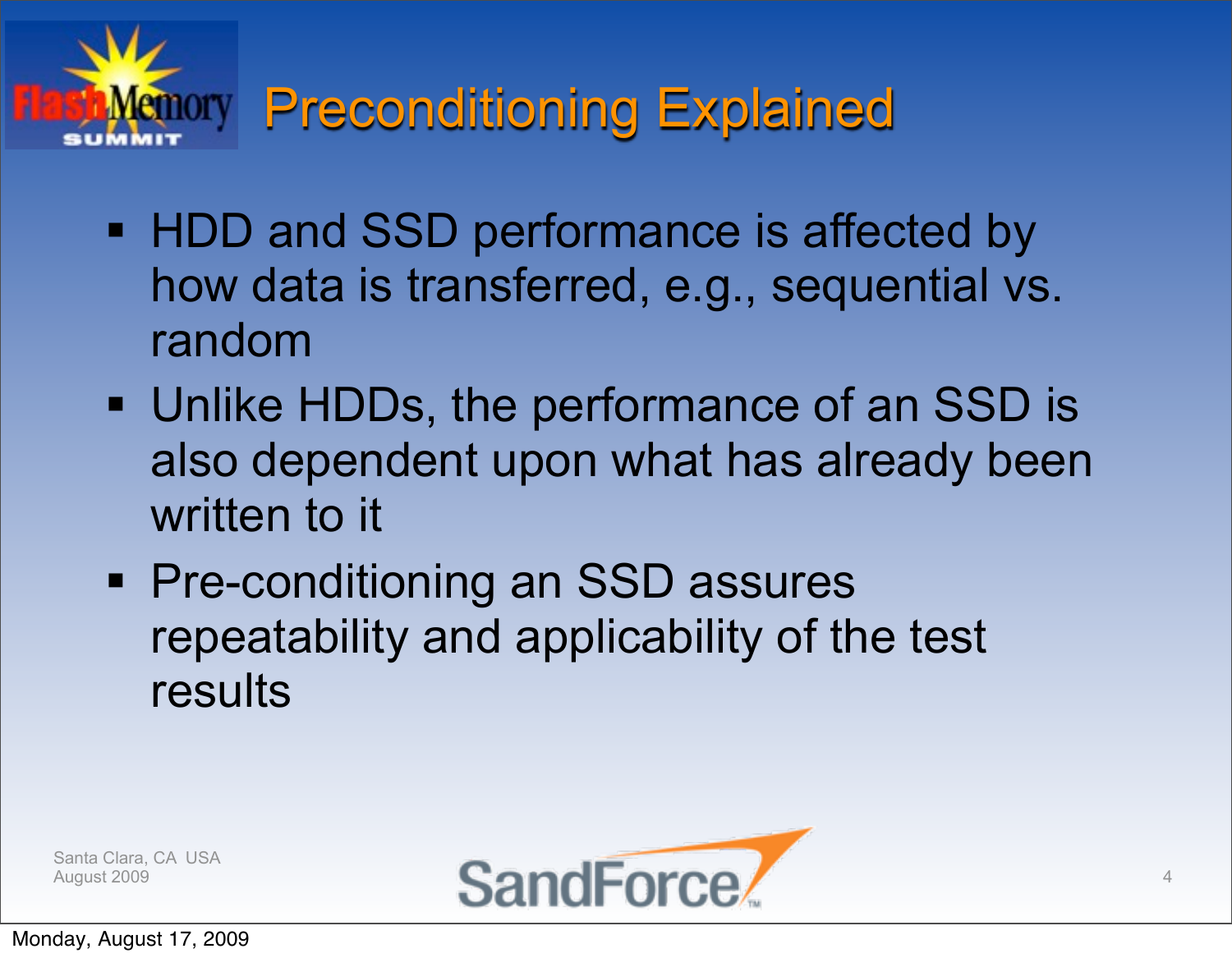

Items to consider when benchmarking (or actually using) an SSD

- Advanced Host Controller Interface (AHCI) and Associated Driver
- Native Command Queuing (NCQ) and Queue Depth
- Offset and Alignment
- Operating System Background Operations
- Boot Drive vs. Secondary Drive

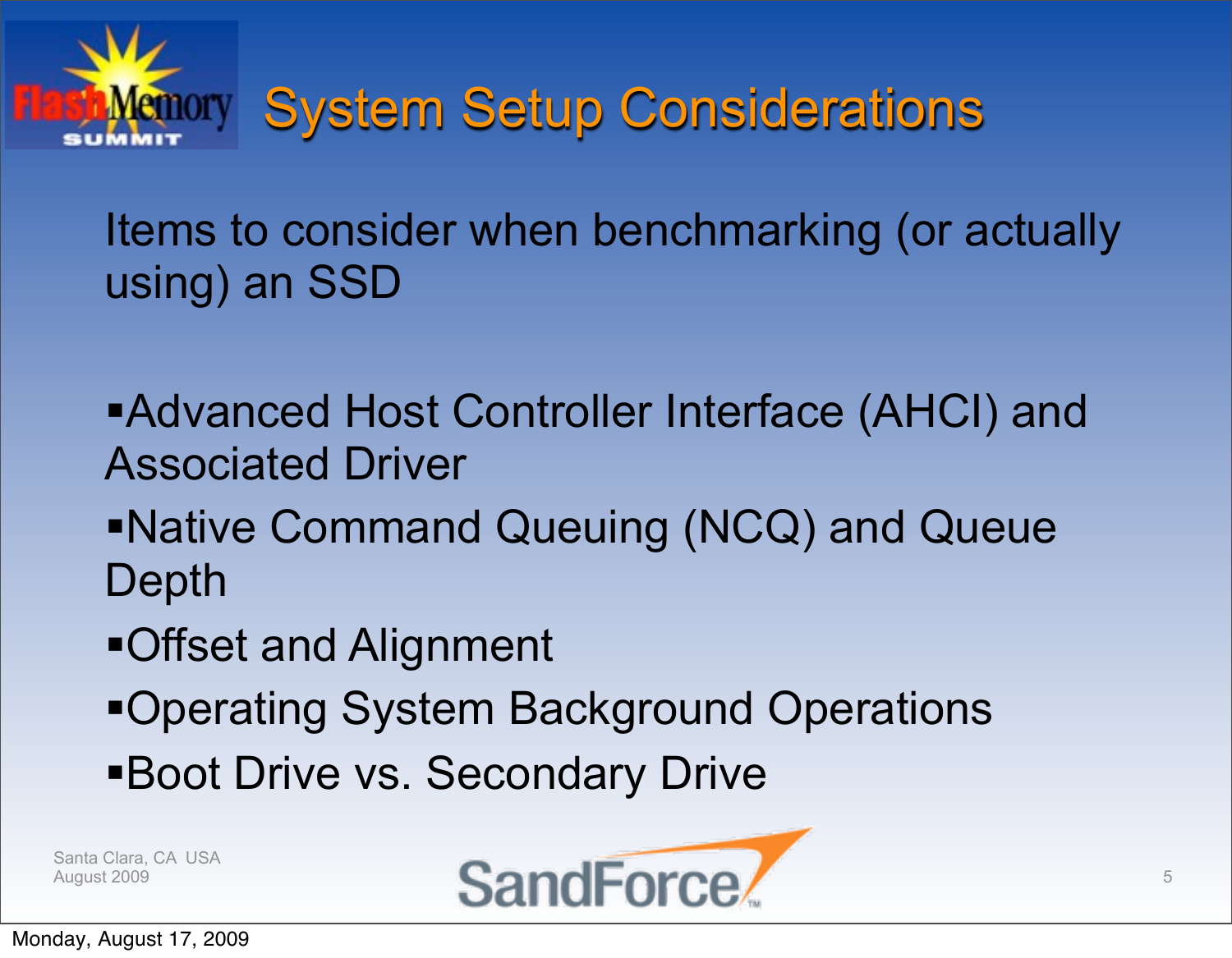

# Recycling (or Garbage Collection)

- NAND Flash must be erased in large blocks before it can be re-programmed
- When data is re-written, the original data is marked as "stale" and the new data is written to a different location
- When all blocks are written once, the drive must read all the good data around the stale data and move it to another location
- **The old blocks are then erased and then new data is** written to the newly freed-up blocks
- **This activity causes large volumes of traffic on the flash** bus and limits performance of new data from the host

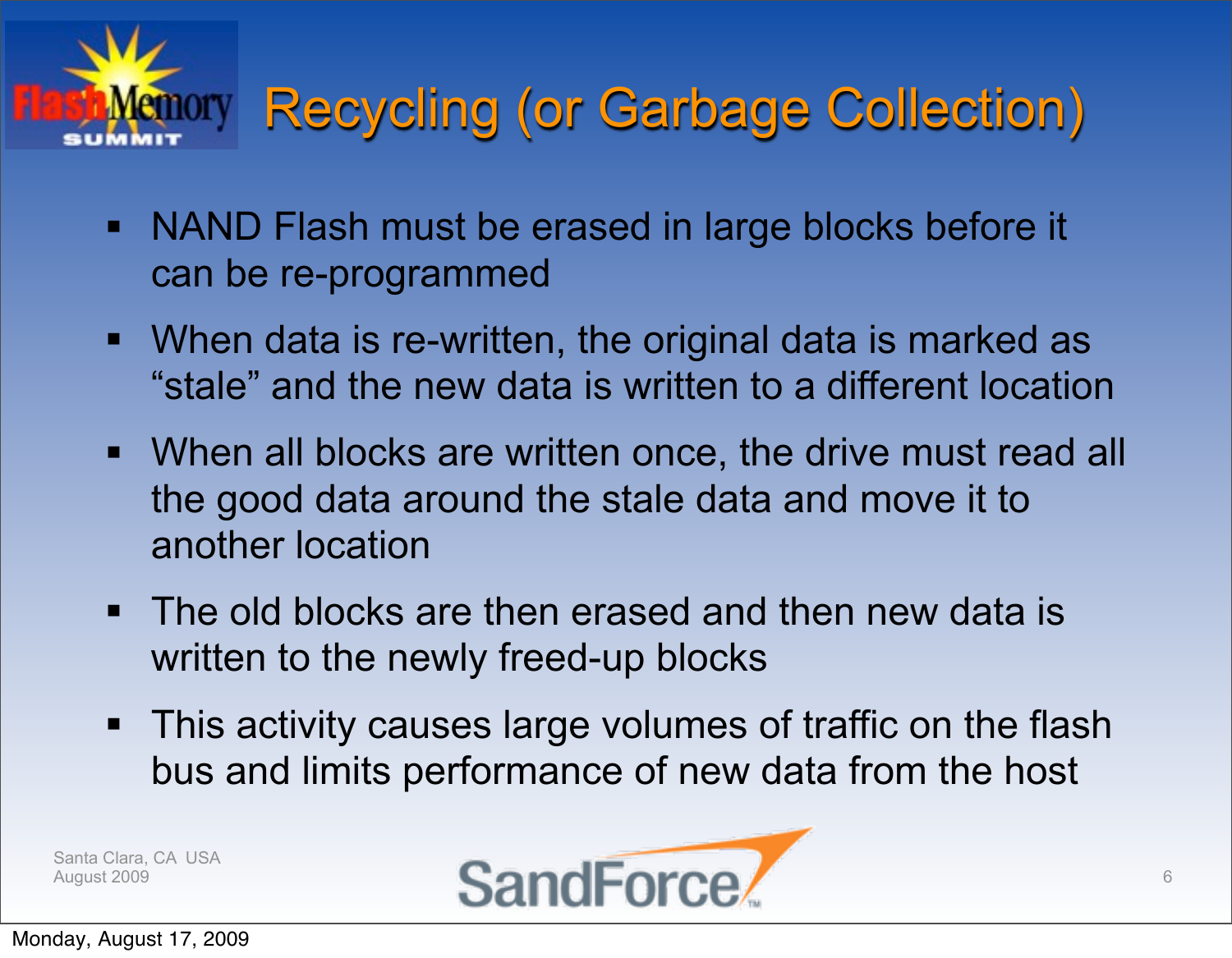

# "Time Zero" or Out-of-Box State

- **When an SSD is first installed, all blocks are already** erased and ready to be written
- No Recycling (or Garbage Collection) is required
- Initial performance measurements in this state are usually very high
- This is a poor indication of the real performance to be expected after each block is written one time (1<sup>st</sup> few hours or day)
- Some drives provide a "secure erase" utility to return a drive to this initial state, but it erases all data and is not indicative of true performance

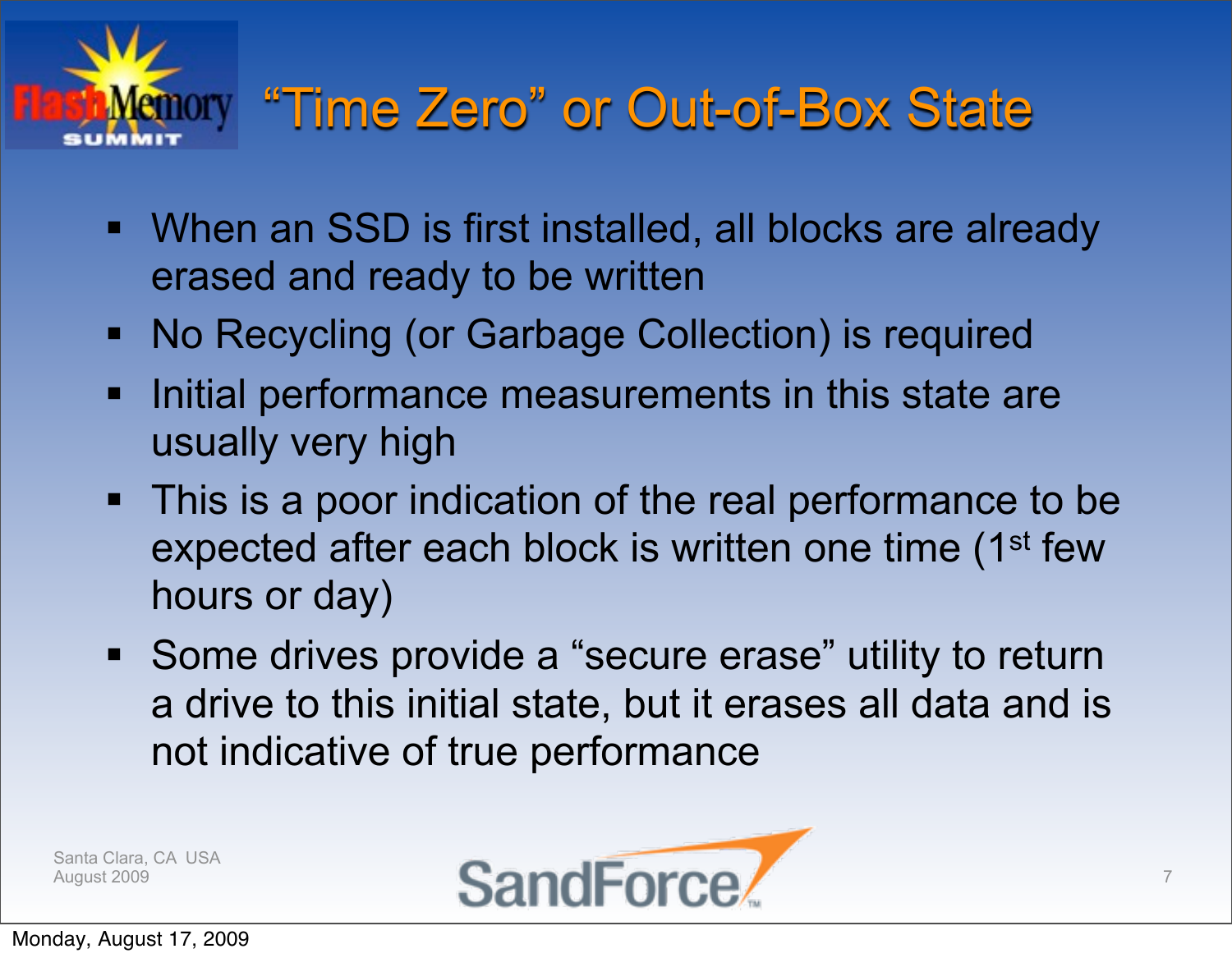

# Sequential & Random Preconditioning

- **Write performance to** an SSD will drop after recycling
- Green/Blue show performance before recycling
- Red/Orange is steady state operation after recycling turns on



#### Sequential Preconditioning to Steady **State Performance**

#### **Random Preconditioning to Steady State Performance**



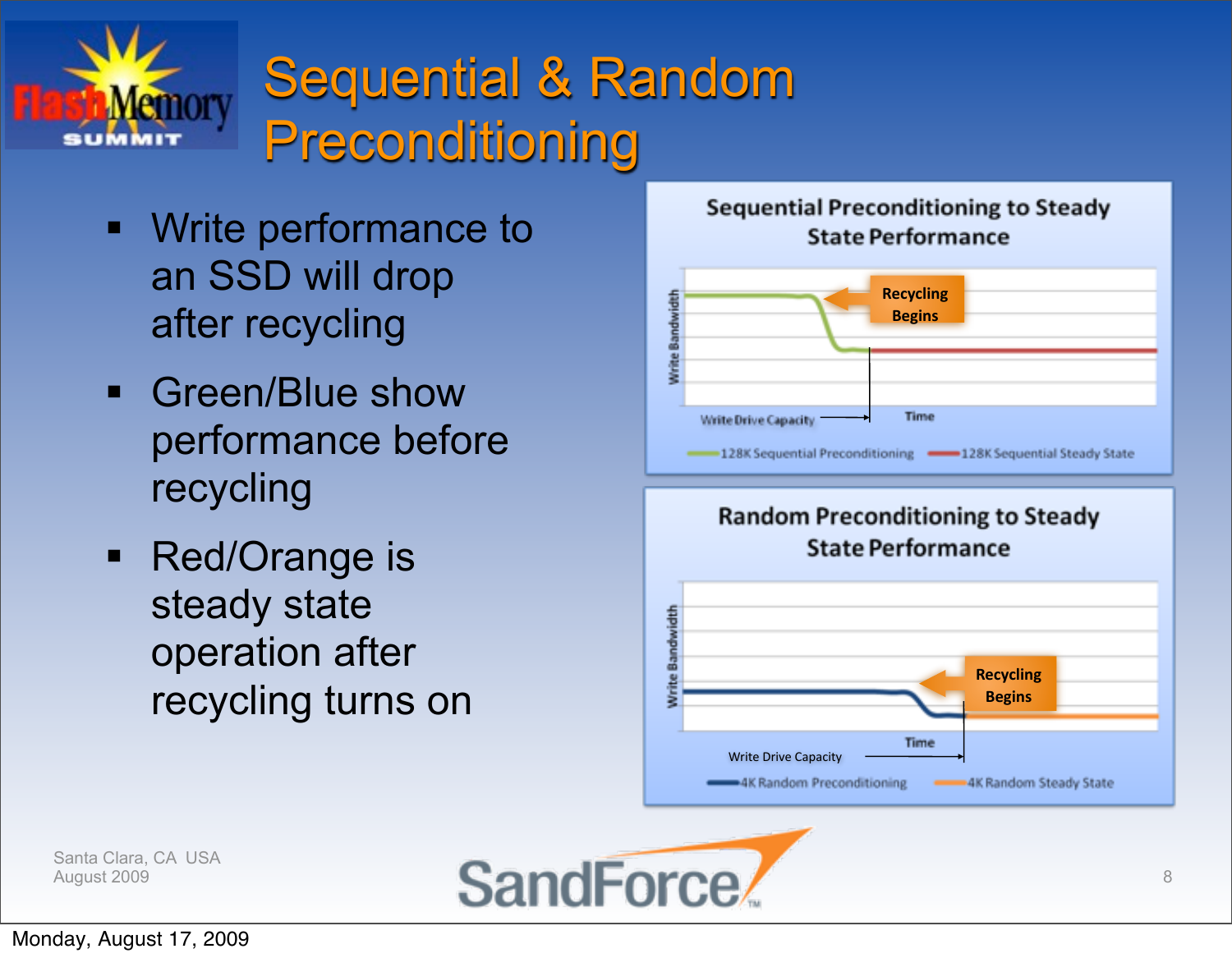

# Past Writes Affect Future Performance

- **Unlike HDDs, when writing to an** SSD the sequential or random nature of the writes will affect future performance
- **Sequential writes will generally** leave few large blocks of free space that make recycling faster
- Random writes will generally leave many small blocks of free space that make recycling slower



**Free Space from Sequential Writes**



**Free Space from Random Writes**

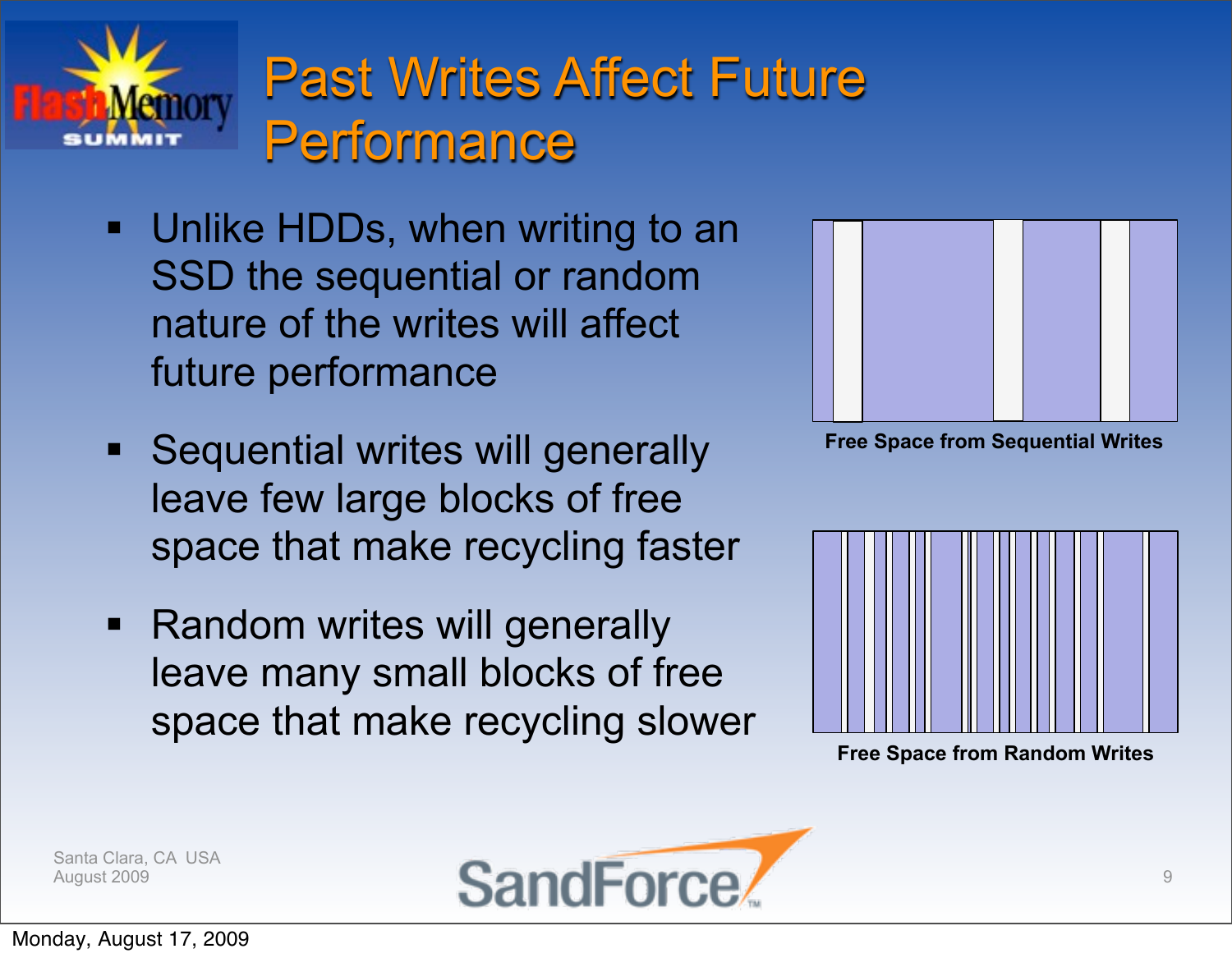

# Conditioning Crossover

- **When changing between** random and sequential writes, be sure to wait until the writes are steady state
- **-** Random writes look high initially after sequential writes
- **Sequential writes look** low initially after random writes



Santa Clara, CA USA August 2009 **SandForce**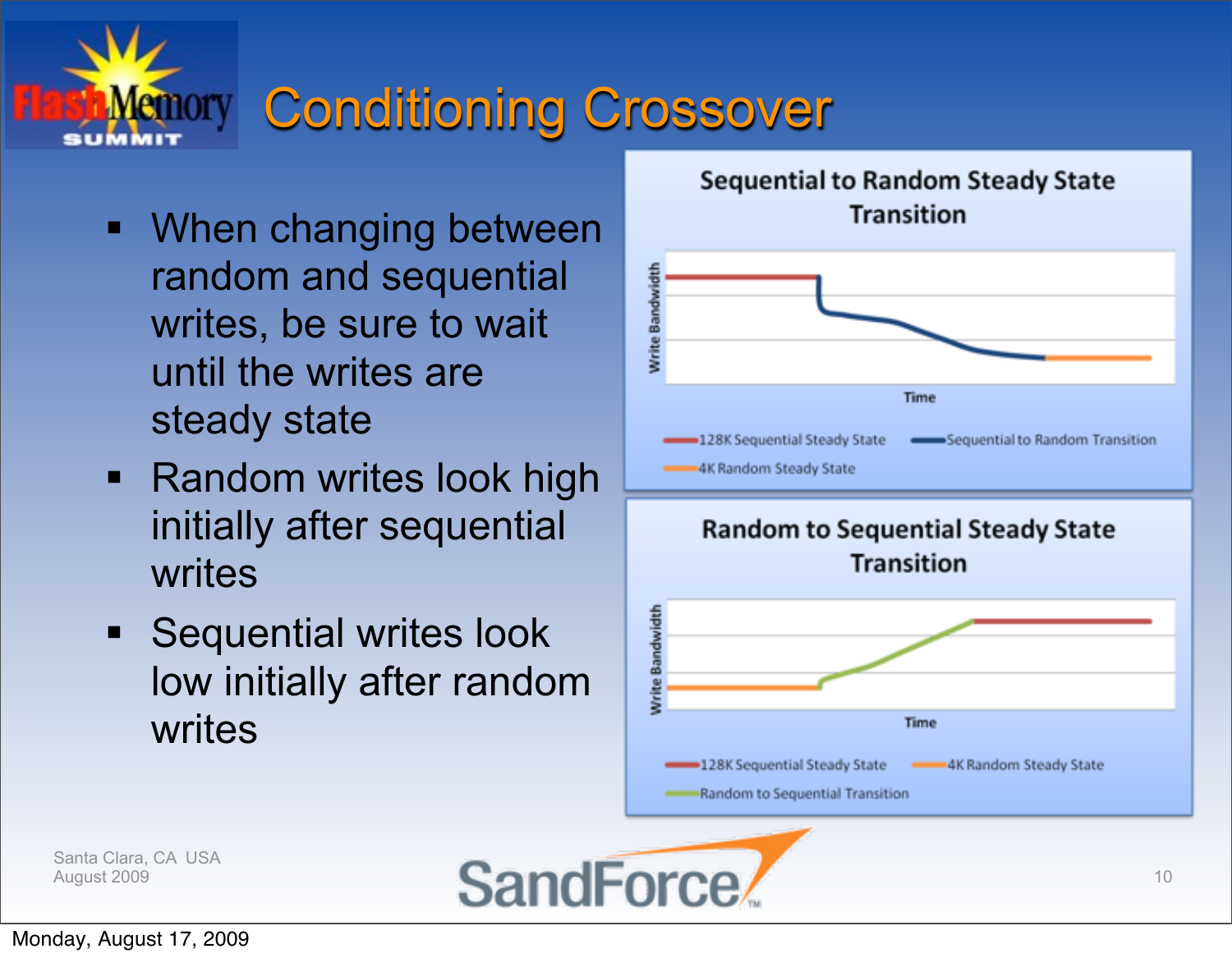

- **Testing for short periods of time will not** necessarily disclose steady state performance
- Predictable and steady state performance measurements require preconditioning between sequential and random writes